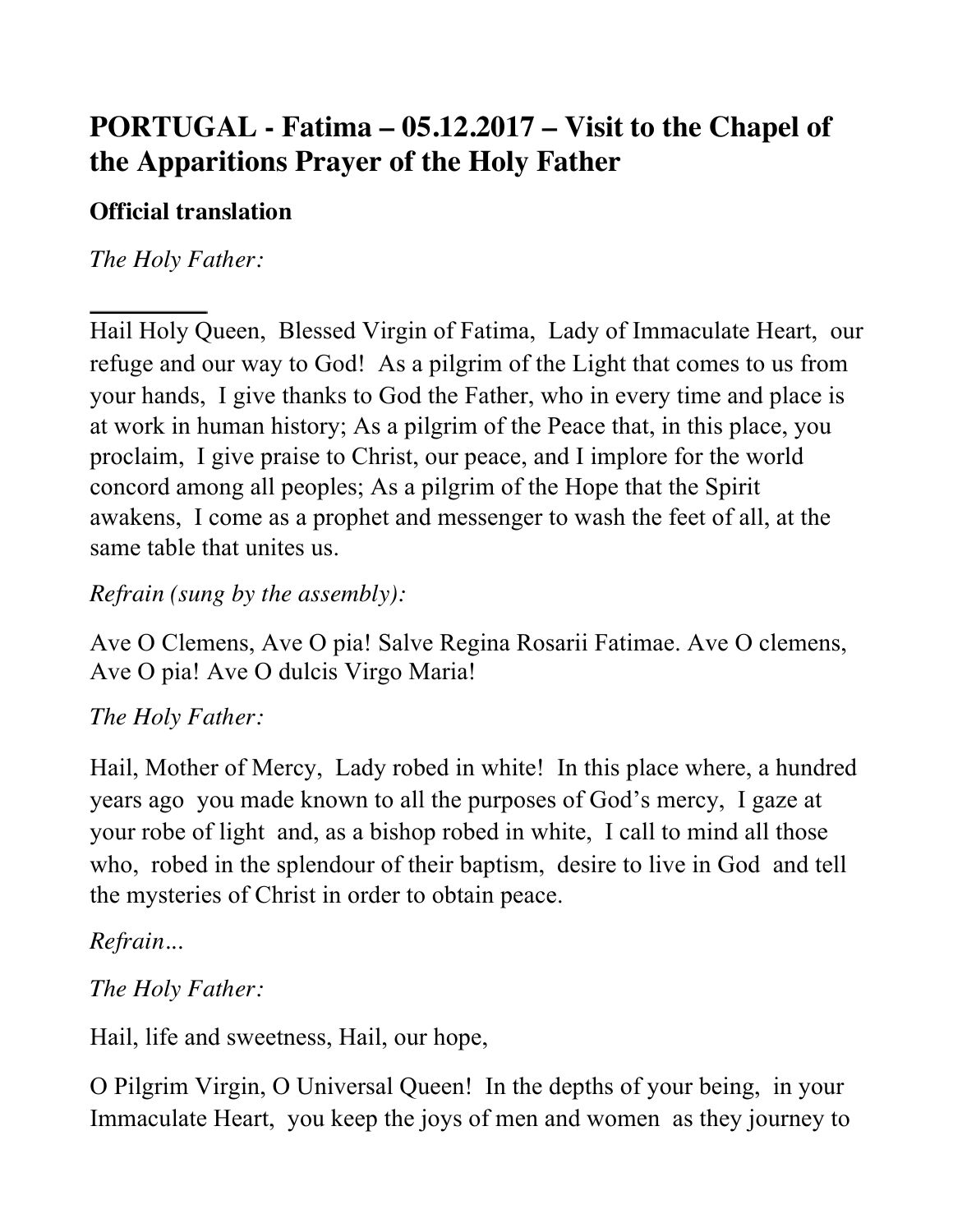the Heavenly Homeland. In the depths of your being,

in your Immaculate Heart, you keep the sorrows of the human family, as they mourn and weep in this valley of tears. In the depths of your being, in your Immaculate Heart, adorn us with the radiance of the jewels of your crown and make us pilgrims, even as you were a pilgrim. With your virginal smile, enliven the joy of Christ's Church. With your gaze of sweetness, strengthen the hope of God's children. With your hands lifted in prayer to the Lord, draw all people together into one human family.

# *Refrain:*

# *The Holy Father:*

O clement, O loving, O sweet Virgin Mary, Queen of the Rosary of Fatima! Grant that we may follow the example of Blessed Francisco and Blessed Jacinta, and of all who devote themselves to proclaiming the Gospel. Thus we will follow all paths and everywhere make our pilgrim way; we will tear down all walls and cross every frontier, as we go out to every periphery, to make known God's justice and peace. In the joy of the Gospel, we will be the Church robed in white, the whiteness washed in the blood of the Lamb, blood that today too is shed in the wars tearing our world apart. And so we will be, like you, an image of the column of light that illumines the ways of the world, making God known to all, making known to all that God exists, that God dwells in the midst of his people, yesterday, today and for all eternity.

### *Refrain...*

#### *The Holy Father, with all the faithful:*

Hail, Mother of the Lord, Virgin Mary, Queen of the Rosary of Fatima! Blessed among all women, you are the image of the Church robed in paschal light, you are the honour of our people, you are the victory over every assault of evil.